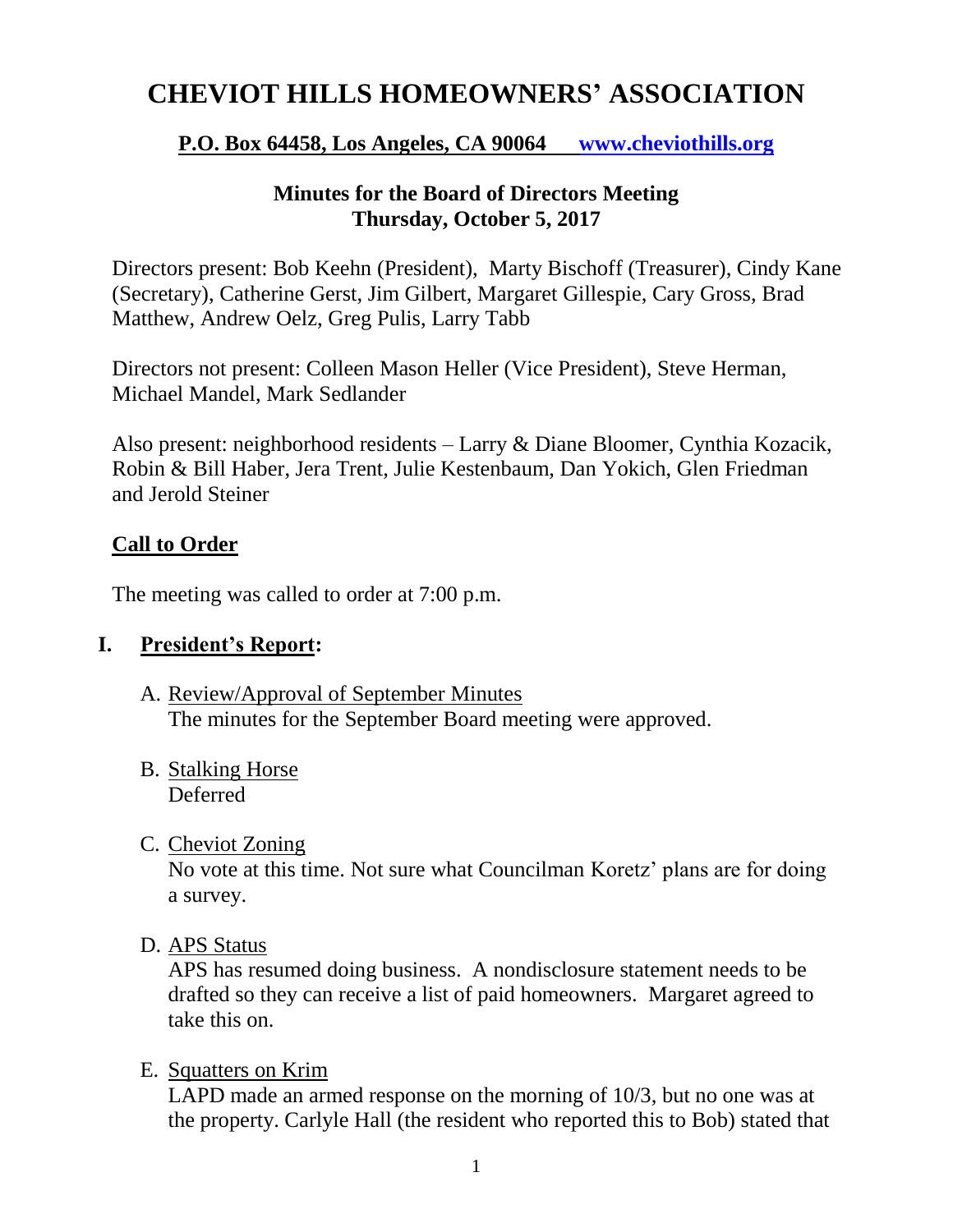on 10/8 the bank took over the property, so hopefully the process of selling the property will speed up.

- F. Inspired Parents Presentation Promotional materials will be shared at a future meeting.
- **II. Secretary's Report/Membership:** No report

# **III. Financial Report:**

There were no questions regarding the most recent financial report.

## **IV. Old Business**

#### A. Landscaping of Medians Update

Jim Gilbert followed up with the City to inquire about upgrades. The medians can be adopted and paid for on our own. There was discussion about creating a garden club. California Country Club is in the process of adopting medians. There are certain requirements (can't change the curb, someone in neighborhood/HOA must sponsor/adopt). The water meters need to be operational. Will coordinate with other groups and check with others who have a history on the Motor mitigations.

#### B. Bylaws Revision:

Andrew distributed the current revision of the bylaws. The current plan is to have Margaret work with Andrew on her concerns/additions to the bylaws. The conversation involved transparency and creating some mechanism for those not on the board to have the ability to join the board. Additionally the idea of term limits was addressed. A discussion ensued about creating more strict mechanisms. As a volunteer organization we've had trouble in prior years creating a full board. By creating term limits the organization loses institutional memory. Creating an open nominating process should solve the term limit issue. Margaret will insert her red lines into Andrews's master document. They will report back to the board on revisions. Any proposed changes to the bylaws will be publicized to the community.

C. Neighborhood Watch Deferred

# D. Film Committee

Bob needs to speak to Gregg Speigelman to see how things were handled in the past.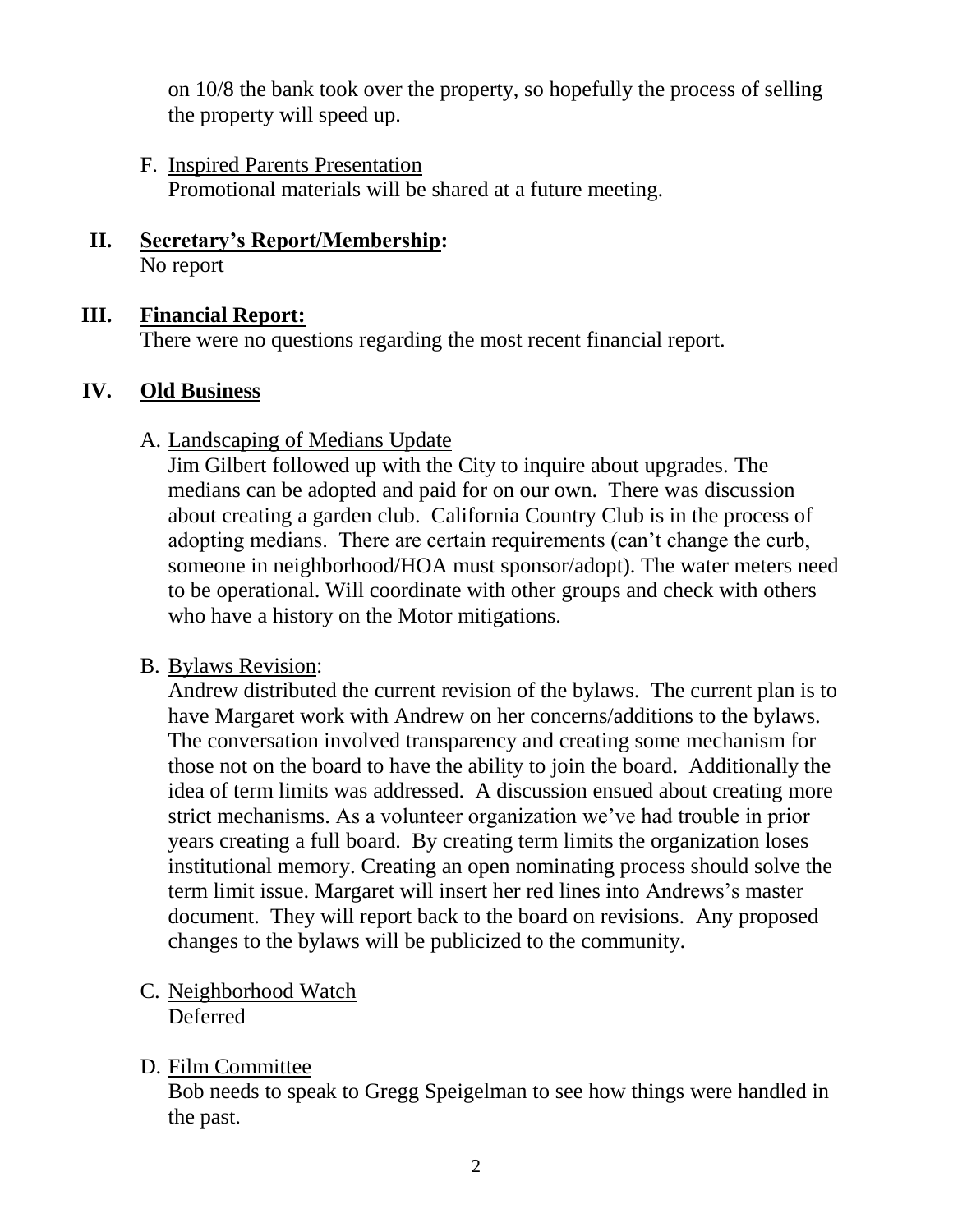#### E. Cheviot Hills Tree Project

The City came up with new permission slips for tree removal. Neighborhood residents in attendance expressed an interest in getting involved.

## **V. Committee Reports:**

- A. CHHOA Film Committee see above
- B. Neighborhood Watch/Security see President's report above APS.
- C. FOWLA Deferred
- D. Cell Tower Deferred

## E. Expo/Bike Path

Walavista Road Resident Jerold Steiner continues to monitor the progress of the planning process. There has been a lapse in personnel therefore he is contacting officials at the top. He will keep us apprised of the situation.

F. FOO/Schools – chair still needed

# **VI. Public Comment**

Residents present expressed their interest in current issues and desire to get involved.

One resident inquired about the length of time for a construction permit. An adjacent property has been under construction for more than three years. She was referred to Building & Safety.

Someone inquired about the rules for barking dogs. There are city ordinances that address barking dogs. If a dog is barking continuously for more than 10 minutes there is a number to call (referred to 311). Owners can receive a citation.

Dan Yokich addressed the status of the zoning variation (BMO vs. R1V2). He asked what recent discussions have taken place. There has been no new information. He requested another straw poll vote from the board members. He is hoping that the board can help Councilman Koretz take a position. Bob Keehn told him that it is not appropriate for the board to take a position. Andrew explained that one reason we haven't taken a position is that there have been different polls with different results. The board has encouraged CD5 to do their own poll. Dan stated that CD5 is looking to credible groups in the